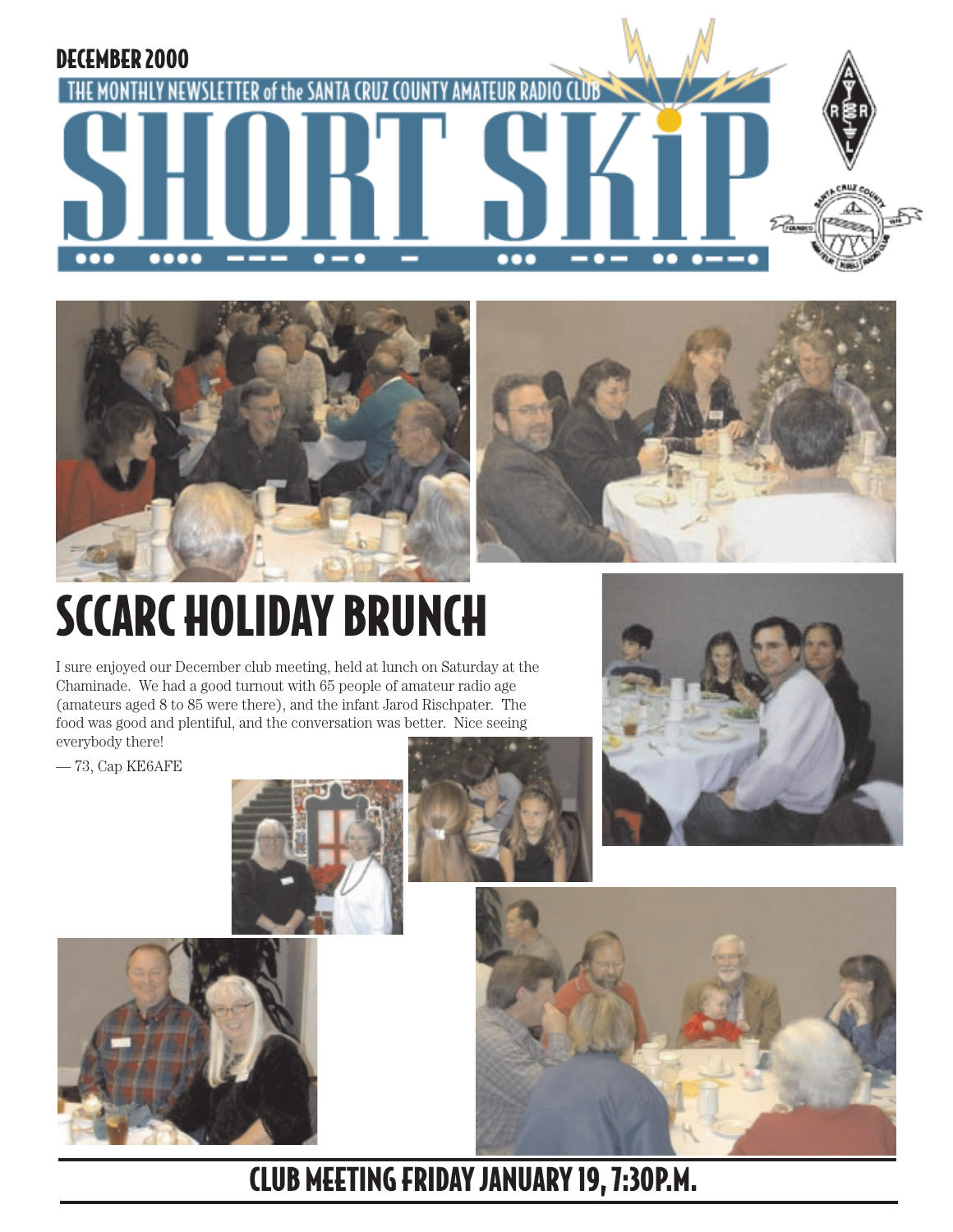

Published 12 times per year. Free to members. **Santa Cruz County Amateur Radio Club, Inc.** Post Office Box 238 Santa Cruz, CA 95061-0238 Editor and Publisher Ron Baldwin, K6EXT (408) 427-0565 K6EXT@fireclay.com Columnist: Art Lee, WF6P Production and Distribution: Dave Harbaugh, W6TUW

## A TIME FOR RENEWAL

Time to renew your club membership again. Dues for the 2001 calendar year are payable as of December 1. Regular memberships are \$25, memberships for additional family members at the same address are \$6 each, and full time students under the age of 18 can become members for \$10. We look forward to having you as a member again in the coming year.

Make out your check to: SCCARC

Send it to SCCARC, PO BOX 238, SANTA CRUZ CA 95061-0238



• Livermore Swap Meet - 1st Sunday of each month at Las Positas

• Radiofest 2001 - February 17, 2001, 7:00 AM until 3:00 PM. Sponsored by the Naval Postgraduate School Amateur Radio Club. Center, Ord Military Community (old Fort Ord), 4260 Gigling Road in Seaside. Go to http://k6ly.org/radiofest for additional information.



Twas the night before Christmas And all through the house Not a computer was whirring Not even a mouse The TV was off and the stereo too Sam sat in his shack Wondering what to do.

Now Sam'd been a ham for four score years and three He'd worked all the states, got his DXCC He owned the best rigs that money could buy And there wasn't a mode that he hadn't tried.

 "What can I do, oh what could give me a thrill? I'm kilowatt Sam, I'm the king of the hill! There's no town I've not worked, no place I've not logged – what's the use of me turning my radio on?"

Sam cried out in vain: For there was no one to hear His pitiful wails or to feel his despair. So alone in his shack and with nothing to do Sam turned on his old tube rig and it started to glow.

# "Well I'll be doggoned, it's working still!"

Sam exclaimed with a start And he spun round the dial just for a lark Then he heard a signal so weak he knew it must be One of those fools working QRPp

Sam could tell by his call that his license was new And he thought to himself since it was Christmas and all He'd let this new lid work the King of the Hill. So he dug his old straight key up out of a drawer Plugged it in and then gave the new guy a call

"Thanks for the call sir" came back the reply "My name is Billy and age here is nine My antenna's outside; just a wire I ran And the rig here's made from a tuna fish can

Well old Sam when he heard this he was quite amazed And he vowed he'd send Billy a rig the next day So on Christmas Sam packed up for him a set And addressed it to Billy from "that old ham you met" And with tears in his eyes he wrote Billy a note:

"Dear Billy I thank you for last night's QSO You've rekindled my love for ham radio And reminded one vain and puffed up old man Making friends on the air is really the plan I trust you'll enjoy this rig I'm sending you Hope to CU AGN on the air very soon."

— 73, KQ6DV

## 42 Years Ago... PONG ANYONE?

Friday, Dec. 8, 1958

Willy Higinbotham creates the first video game. Built from an old oscilloscope, it's like a tennis game watched from the side. It predates Pong, the next video game, by 12 years.

The minds of America's youth have never been the same . . . .

— Ed AA3SJ



#### **TRADE or SELL TABLE at JANUARY MEETING**

Bring your surplus radio gear to sell or trade. The table will be set up before the club meeting. Put a price on your goodie and have fun trading or selling: mics, connectors, handhelds and related equipment, receivers, transmitters, etc. Let's have fun! —Dan AA6GD

## Guess What??

Here's a Challenge

Guess what this has to do with radio communications, send your guess to Ron for publication in the next Short Skip where a correct answer will be printed. The person judged closest to the answer will win the enviable title of "Guess Master" a title which no doubt will be hotly contested in the months ahead.

 $-W6WO$ 

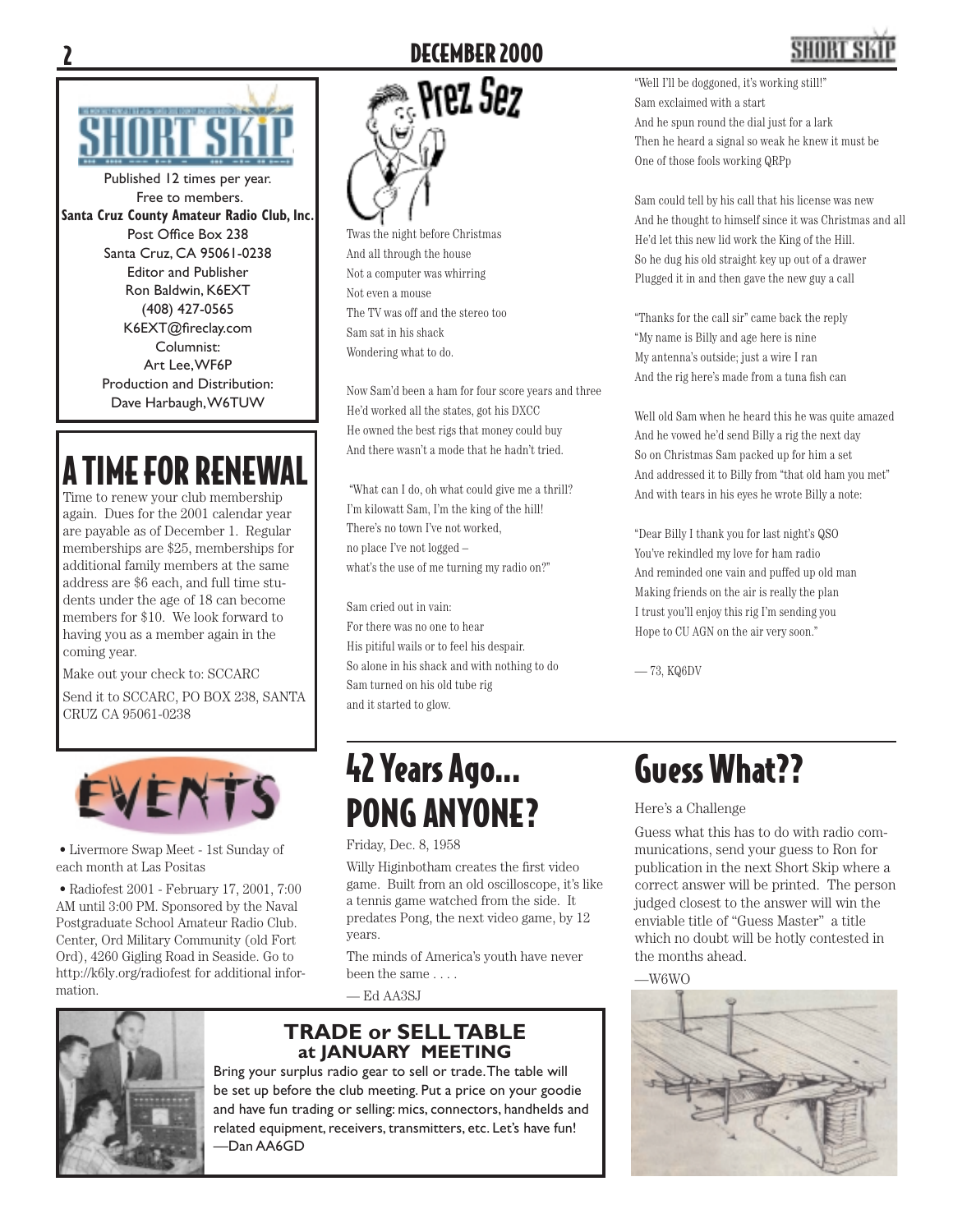

When things go wrong: In Sacramento last month operating out of our daughter's QTH, I kept receiving complaints from friends on nets that my signal was breaking up. "Check your mic," they advised. I was getting out OK on CW but LSB was not good. The antenna seemed clear of obstructions and I would get a good SWR and power out indication each transmission. "You're still cutting out," they kept saying. It was frustrating. My signal kept getting worse so I had to give up. Maybe it was the rain or tree branches on the antenna. Still, I had doubts. Was the trusty Kenwood TS-440S due for a trip to the shop? I hoped not. "Buy a new rig," was another helpful recommendation.

On my most recent trip up I was back on my nets. Same problem. This time, I noticed the old 15 amp Radio Shack power supply was making strange noises when I turned the rocker switch on. That's odd. Like the old joke goes, "It worked when we bought it ( in a garage sale)!" Anyway, the rocker switch was not making good contact. If I held the switch in position, it worked. When I took my finger off, there was a hum, then silence, then another hum. Now, the Kenwood would actually shut down. Aha! The problem was solved. Time to tear into the power supply, and perhaps, change the cheap switch.

To stay on the air, I rummaged around in the hall closet and produced a nice Astron 12 amp power supply. It worked well and when I checked in on my nets, they said I had a fine signal. I had to cut my mic gain and power way down so as not to draw too many amps from the under rated power supply. I was still receiving S-9+ signal reports with the power down to about 10 to15 watts. Not exactly QRP, but it does show that low power ain't all that bad!

#### DECEMBER 2000

Here is an email I received from Wayne Thalls, KB6KN: " Back in the thirties when I was in junior high school, I built a one tube (type 30) regenerative receiver, including a home built wood enclosure. Must have been at least a onefoot cube. Probably weighed 20 pounds, with A and B batteries. I then mounted the contraption on the handlebars of my bicycle. Obviously it didn't work while in motion. Just breathing on one of those receivers would change frequency. It did work, after a fashion, when I parked. I am lucky I didn't break my neck while trying to tune the radio and ride the bike. Nowadays they call us nerds and hackers." I replied: "In my 1944-46 radio shop classes in Hayward High School, we built many projects -- no xmitters of course. Each was a more complex receiver until we got up to a 9 tube superheterodyne. I remember how excited I was when I built the first project where I could pick up a signal. It was like magic. I loved those shop classes, even came to school a couple of nights per week to build more stuff. The instructor, Mr. Clarence W. Nelson (CW Nelson no less!), was a strict disciplinarian and tolerated no nonsense. We had Navy training films from the Treasure Island ET school which thrilled me. The really tough part was that he was also my Sunday school teacher. So here I am, memorizing wiring diagrams, trying to learn Morse code and the color code during the week and scriptures on Sundays. He liked me enuff to ask me to take his daughter to a dance. I declined, saying that my car (a model A Ford) was broken down -- which it was. Happily, my turn down of the date with his daughter did not effect my grade. I didn't know it then, but he was a ham. Two decades ago I worked him on 80 meters after I got my General. He was true to form in his 80s. Claimed he remembered me (I'm sure he didn't) but demanded to know if my license class permitted me to be on the General class frequency! Same guy as I remembered him!"

Last month Donna and I received a nice package from Eddy Pollock, W6LC/7. The package contained key rings and QSL cards gathered when he was chief engineer (1989-91) at W1AW in Newington, CT. Eddy had to return to Santa Cruz for health reasons. After the pass-

ing away of his parents, Eddy and XYL Marilyn moved to Grants Pass, Oregon, to be near their children and grandchildren. Speaking of W1AW, Leon Fletcher, AA6ZG, operated that station on one of his trips back east (circa 1985). Somewhere in my collection I have his QSL card.

The November club meeting was great. New officers (bless 'em all!) were elected and we had about 50 or 60 members and guests present. I was happy to see Tom and Cathy Morley visiting us. Cathy is a former Maritime Mobile. I worked her a few times while she and Tom were in Mexican waters. She kept their SSB rig when they sold their boat. I promised to help set up an antenna and get her back on the air. Their QTH is near the yacht harbor.

## **Board Minutes**

#### MINUTES of the BOARD from the SANTA CRUZ COUNTY AMATEUR RADIO CLUB

A regular meeting of the board was called to order at 1830 hours on Friday, November 17, 2000 at Dominican Hospital in Santa Cruz.

The president, Tom KQ6DV, was in the chair. Also present were the vice president Don KF6KGO; the secretary, Cap KE6AFE; the treasurer, Allen WB6RWU; and the members of the board, Bruce, and Ron W6WO.

The minutes of the board meeting of October 20 were unanimously approved

upon motion of Ron W6WO.

- No treasurer, s report was available.
- No committee reports were available.
- The board discussed the upcoming December club meeting lunch. The restaurant informed us that there would be additional charges for the lunch, a mandatory gratuity and tax on each meal. These fees were in addition to the prices already publicized to the club members.
- Upon motion by Cap, the board authorized an expenditure to cover the additional fees, not to exceed three hundred dollars.
- Further discussion of the lunch, including possible entertainment and logistical preparations followed.

The meeting was adjourned at 1920 hours.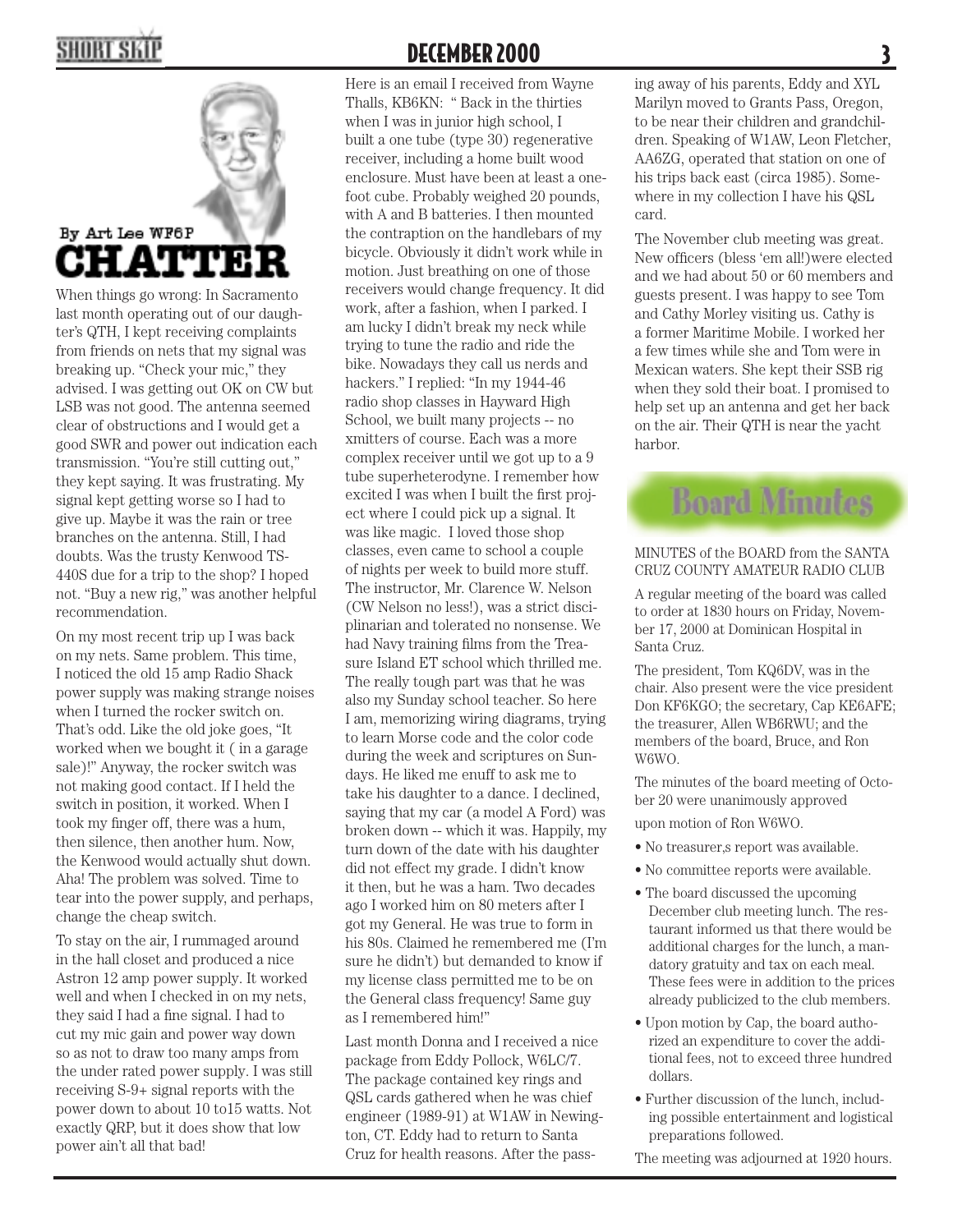#### DECEMBER 2000

## **SHORT SK**

## A PORTABLE, NO-SOLDER, NO-TUNER, RESONANT TWIN-LEAD 20M DIPOLE

This article describes construction of a portable dipole for 14.060 MHz that is relatively low loss and does not require an antenna tuner. Dipole construction has been written about so much that you might ask "What can Rich say that's new?". Nothing, really, but I haven't seen this particular antenna described, so it's my duty to do it.

My first attempt at a portable dipole was using 20 AWG speaker wire, with the leads simply pulled apart for the length required for a half wave top and the rest used for the feed line. The simplicity of no connections, no tuner, and minimal bulk was compelling! And it worked (I made contacts)! Jim Duffey's antenna presentation at the 1999 PacifiCon QRP Symposium made me rethink that. The loss in the feed line can be substantial, especially at the higher frequencies, if the choice in feed line is not rationally made. Since a dipole's standard height is a half-wave length, I calculated those losses for 33 feet of coaxial feed line at 14 MHz. RG174 will lose about 1.5 dB in 33 feet, RG58 about 0.5 dB, RG8X about 0.4 dB. RG8 is too bulky for portable use, but has about 0.25 dB loss. For comparison, the ARRL Antenna Book shows 18 AWG zip cord (similar to my speaker wire) to have about 3.8 dB loss per 100 feet at 14 MHz, or around 1.3 dB for that 33 feet length. Note that mini-coax or zip cord has about one dB more loss than RG58. Are you willing to give up that much of your QRP power and your hearing ability? I decided to limit antenna losses in my system to a half dB, which means I draw the line at RG58 or equivalent loss.

It is generally accepted that 300 ohm ribbon feeder has much less loss than RG58, though I can't find it in the ARRL antenna book. Some authors have stated that TV twin lead has similar loss as RG58, which is acceptable to me. A coil of twin-lead is less bulky and lighter than the same length of RG58. These qualities led me to experiment with it. One problem is that its 300 ohm impedance normally requires a tuner or 4:1 balun at the rig end.

But, since I want approximately a half wave length of feed line anyway, I decided to experiment with the concept of making it an exact electrical half-wave long. Any feed line will reflect the impedance of its load at points along the feed line that are multiples of a half wave length. Since a dipole pitched as a flat-top or inverted vee has an impedance of 50 to 70 ohms, a feed line that is an electrical half wave long will also measure 50 to 70 ohms at the transceiver end, eliminating the need for a tuner or 4:1 balun.

To determine the electrical length of a wire, you must adjust for the velocity factor (VF), which is the ratio of the speed of the signal in the wire compared to the speed of light in free space. For twin lead, it is said to be 0.82, meaning that the signal will travel at 0.82 times the speed of light, so it will only go 82% as far in one cycle as one would normally compute using the formula 984/MHz. I put a 50 ohm dummy load on one end of a 49 ft length of twin lead and used an MFJ 259B antenna analyzer to measure the resonant frequency, which was 8.10 MHz. The 2:1 SWR bandwidth measured 7.76 to 8.47 MHz, or about  $4.4\%$  +from 8.10 MHz.

The theoretical 1/2 wave length would be 492/MHz, or 60.7 feet, so the VF is  $49/60.7 = 0.81$ , close to the 0.82 that is published. A 1/2 wave for 14.06 MHz would therefor be 492 x 0.81 / 14.06 or 28.3 feet. I cut a piece that length,

soldered a 51 ohm resistor between the leads at one end, and hoisted that end up in the air. I then measured the SWR with the 259B set for 14.060 MHz and found it to be 1:1. I used the above-measured 2:1 bandwidth variation of 4.4% to calculate that the feed line could vary in length between 27.1 and 29.5 feet for a 2:1 maximum SWR.

Now comes the fun part. With another length of twin lead, I cut the web between the wires, creating 17 ft legs, and left 28.3 feet of feed line. I hung it, tested, and trimmed the legs until the 259B measured 1:1 SWR. The leg length turned out to be 16.75 feet. (NOTE: the VF determined above only applies to the feed line portion of the antenna) There is no soldering and no special connections at the antenna feed point. I left the ends of the legs an inch longer to have something to tie to for hanging. I reinforced the antenna end of the uncut twin lead with a nylon pull tie, with another pull tie looped through it to tie a string to it for using as an inverted vee. When hung as an inverted vee at a height of 28 feet, the 1.2:1 SWR bandwidth measured from 14.000 to 14.130 MHz. To connect the feed line to the transceiver, I use a binding post-BNC adaptor that is available from Ocean State.

I used Radio Shack 22 AWG twin lead that was available in 50 ft rolls. I haven't seen it lately, but I'm sure its equivalent is available somewhere. To have no solder connections, you need at least 45 feet. When I cut the twin lead to make the legs, I just cut the "web" down the middle and didn't try to cut it out from between the wires. It helps make the whole thing roll up into a coil, and the legs don't tangle when it's unrolled, since they're a little stiff. This antenna can be scaled up or down for other frequencies also. An even lower loss version can be made with 20 AWG 300 ohm "window" line, though the VF of that line may be different and should be measured before construction.

Wait, you say - "After all that talk about having it a half wave up, you only have it up 28 feet." I carry a 6 ft RG58 jumper to get it higher if the right branch is available. Since impedance at the feed point is 50 to 70 ohms, 50 ohm coax can be used to extend the feed line. I have used it in the field a few times as an inverted vee, at various heights and leg angles, and used an SWR meter to double check its consistency in different situations. SWR never exceeded 1.5:1, so I feel safe leaving the tuner home. For backpacking, I leave the SWR meter home too!

And there's a bonus: As long as you use the balanced feed line (or extend it with balanced line), it CAN be used as a multi-band antenna, with a tuner, from 10 to 40 meters. I quote John Heyes G3BDQ from "Practical Wire Antennas" page 18: "Even when the top of the doublet antenna is a quarterwavelength long, the antenna will still be an effective radiator." Heyes used an antenna with a 30 ft top length about 25 ft off the ground on 7 MHz and received consistently good reports from all Europe and even the USA (from England). It will not perform as well at 7 MHz as at 14 MHz, however, though 14 through 28 MHz should be excellent.

My shack 20 meter antenna is an inverted vee up 26 feet and I've made QRP contacts to New York, Florida and Alaska, and I expect equal or better performance from this one. I think it's a winner.

— Rich KF6QKI

## ARLS025 AO-40 Beacon Goes Silent

AMSAT reports there's a problem aboard AO-40. The Amateur Radio satellite has not been heard from since December 13. AMSAT says the AO-40 development team is looking into the problem, but it might not have any answers until December 16. That's when the onboard computer is expected to automatically reset itself and, it's hoped, restart the beacon transmission.

AMSAT-NA President Robin Haighton, VE3FRH, said the problem may or may not be related to earlier difficulties getting AO-40's 400-Newton motor to fire properly. Ground controllers adjusted the satellite's orbit earlier this week, but as a result of fuel-valve problems, AO-40 ended up in a higher-than-planned orbit.

AMSAT reports that 2-meter telemetry transmissions from AO-40 stopped early Wednesday, December 13, while work on the 400-Newton propulsion system was in progress. ''A lot of people are putting their heads together,'' Haighton said, but until the telemetry transmission reappears, not much will be known. ''It's very frustrating,'' he said.

AMSAT says onboard software events set to occur Saturday afternoon are programmed to start a spacecraft emergency routine called ''command-assist'' that attempts to re-establish communication. Once communication is re-established, AMSAT says, ground controllers will have their best chance to recover any evidence of the incident that made the telemetry transmissions stop.

Monitors around the world are listening for any signal from AO-40 on the 146.898 MHz beacon frequency.



WORLDPARK BASE ANTARCTIC - ZL5BA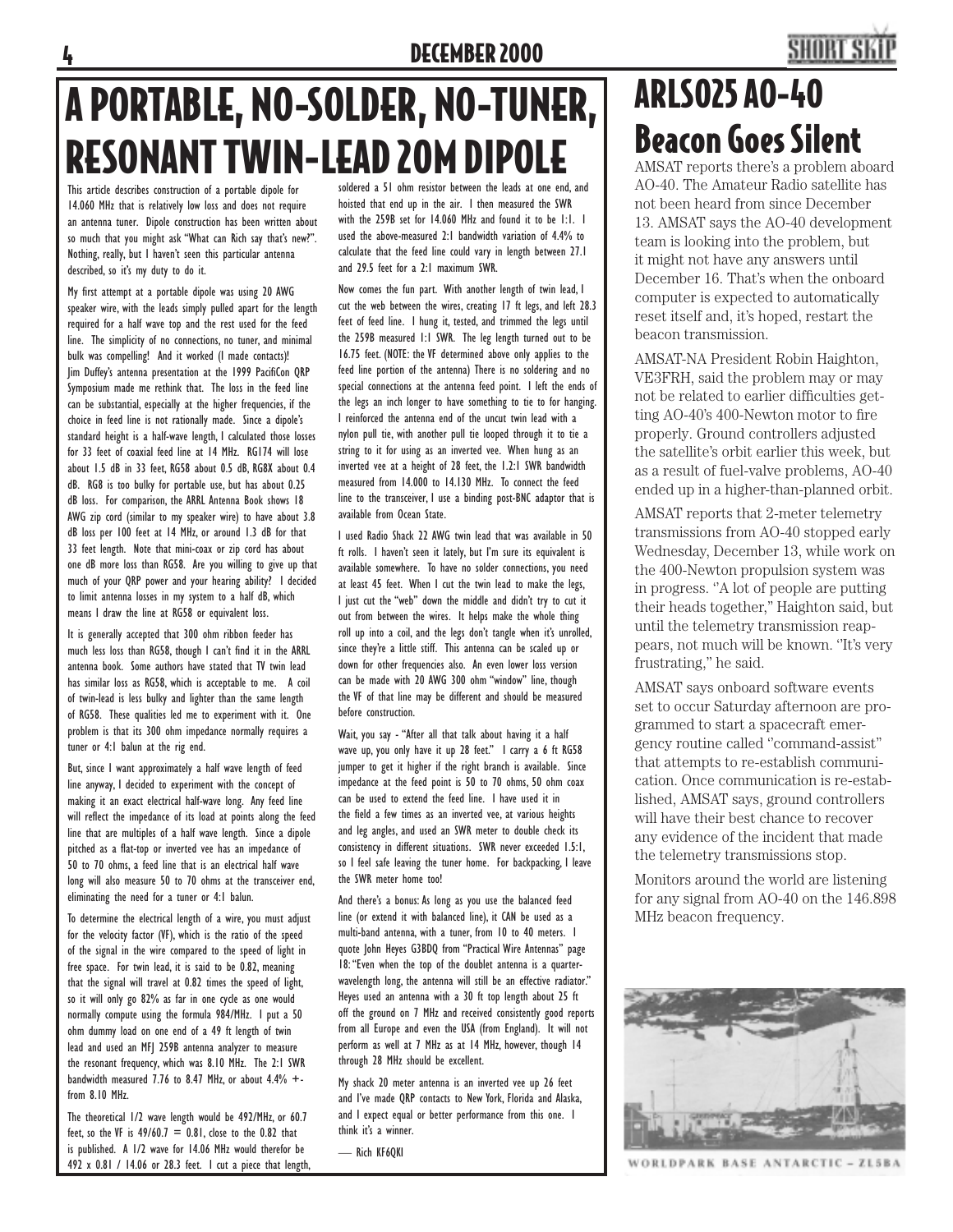## SHORT SK HF Noise Filtering Bad News from FCC

My Ten-Tec Omni transceiver has several filtering and DSP functions so I wanted to see how these performed with typical HF noise. Here are some spectral diagrams of the audio output of the receiver using a Macintosh sound analyzer called Amadeus. Similar programs available for the MS platform include CoolEdit and Analyzer 2000

The first picture is with a 2.4 KHz SSB filter without DSP noise reduction



My principal interest is CW so I normally operate with 250 kHz XTAL filtering in the receiver IF. In the receiver there is a Low Pass filter with a gentle roll-off that I set at 800 Hz. There is also a DSP noise reduction feature that uses an algorithm that enhances the signal to noise ratio of CW signals.

The following pictures show the effects of the 250 Hz filter, LPF and DSP NR



No low pass filter no DSP noise reduction<br>800 Hz low pass filter no DSP noise reduction

— W6WO

800 Hz Low pass filter and DSP noise reduction<br>No 800 Hz low pass filter with DSP noise reduction

A couple of points can be made. Most of the noise is eliminated by the Xtal filters and the LPF operates as one might expect by rolling off high frequency noise. The DSP NR feature substantially cuts noise above and below the center frequency of the XTAL filters. One might question the value of reducing noise that is already 30 dB down as these pictures indicate. What you see here however are pictures that are smoothed or averaged, the raw noise spectrum is much more spikey. The adaptive algorithm is designed to enhance the signal in the presence of raw noise and it does this in a form of noise cancellation relative to a signal. In practice this leads to a better copy than the picture might suggest. Ten-Tec declined to tell me much more about their algorithm.

From related work that Dave KO6RS and I are doing it is clear that given enough compute power (way beyond state of the art ham radios) it is possible to get a couple of dB improvement in SNR. 2 dB SNR improvement at the noise level makes all the difference between no copy and Q5.

The FCC has denied an ARRL Petition for Reconsideration calling on the Commission to declare that PRB-1 applies to amateurs living in areas governed by CC&Rs or condominium regulations just as it does to hams regulated solely by local zoning laws. The FCC Order also seeks to "amplify" the definition of the oft-cited "reasonable accommodation" phrase in PRB-1 with respect to local land use and zoning.

The FCC Order said the League failed to demonstrate any "significant change in the underlying rationale of the PRB-1 decision" that would necessitate revisiting the issue.

"The Order provides some additional clarification on the extent of PRB-1 preemption, but it falls short of providing the relief that ARRL was seeking," said ARRL Executive Vice President David Sumner, K1ZZ. Because Deputy Wireless Telecommunications Bureau Chief Kathleen O'Brien Ham issued the November 13 Order under what's known as "delegated authority," the ARRL was mulling whether to submit an application for review by the full Commission.

Sumner said the ARRL believes the issue is "critically important." He said the League continues to gather additional information and to plan on how to present its arguments more persuasively before the FCC.

The FCC Order said that even if the Commission does have authority to address CC&Rs within the context of Amateur Radio facilities, "this alone does not necessarily warrant revisiting the exclusion of CC&Rs" from PRB-1. The ARRL has argued that the FCC has Congressional authority to prohibit restrictive covenants that could keep property owners and even renters from installing antennas to receive TV, satellite and similar signals. The same principle, the ARRL asserts, applies to Amateur Radio.

The FCC Order says, however, that ham antennas are not like over-the-air reception device antennas, "which are very limited in size in residential areas." Regardless of the extent of the FCC's discretion with respect to CC&Rs generally, "we are not persuaded by ARRL's arguments that it is appropriate at this time to consider exercising such discretion with respect to amateur station antenna preemption," the Order said.

The FCC Order is at http://www.arrl.org/ announce/regulatory/rm8763.html.